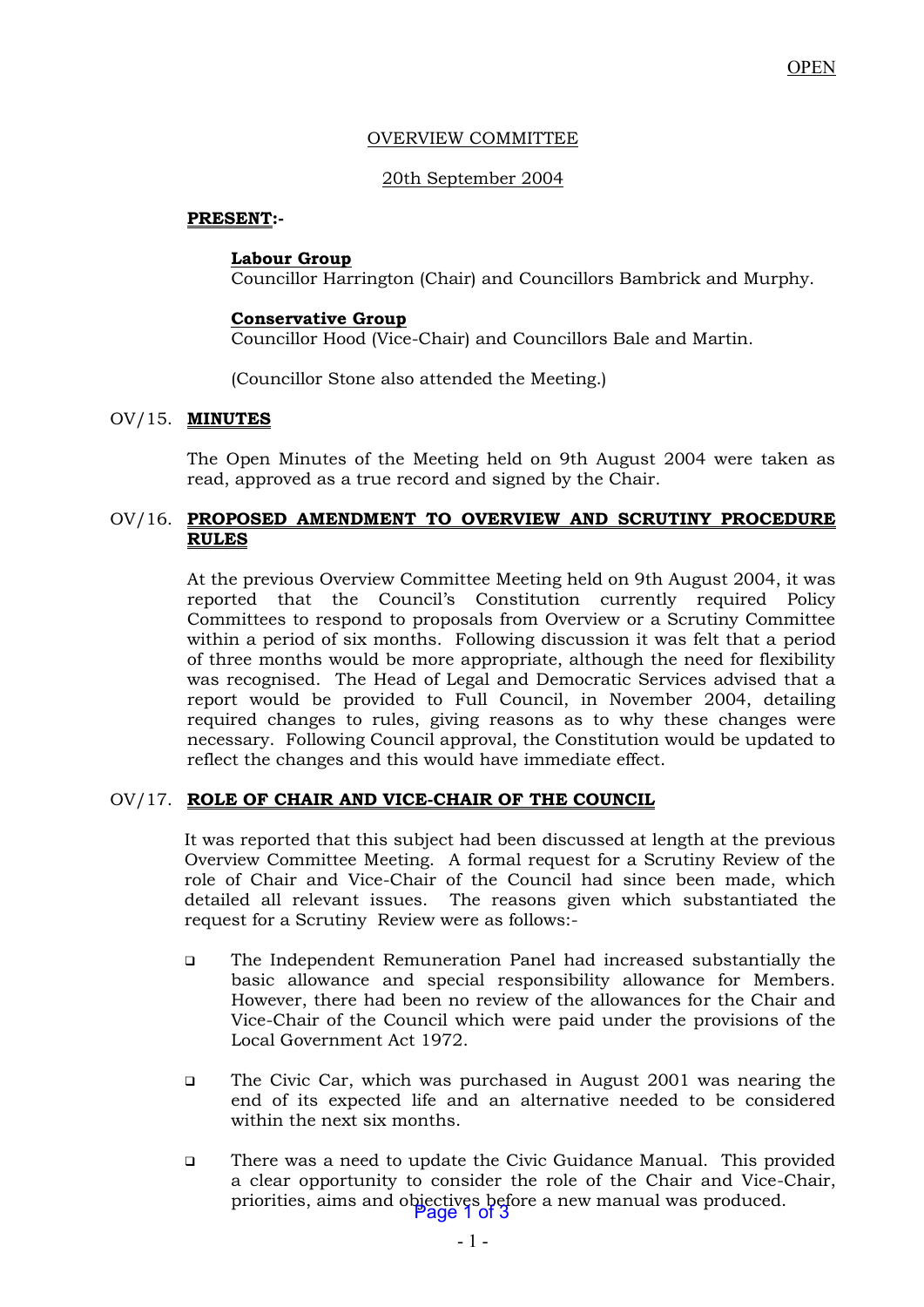- ❑ Promotion and support of the Chair needed to be considered.
- ❑ Budget considerations needed to be addressed, particularly for "one-off" events.

The Chair requested comments from Members with regard to these issues and a full discussion ensued.

 Councillor Bale, Chair of the Council in 2003/04, felt that there was insufficient input into business promotion. Most of the events attended by the Chair of the Council were social functions within the District and although these events were considered to be important it was felt that there should be a business objective to target various bodies in order to generate business and promote the District. However, at the same time, the integrity of the Chair must be retained. The Head of Policy and Economic Regeneration stated that she would be pursuing business links both within and outside of the District as part of her remit. The Chair commented that clear guidelines were required detailing what was expected from the Chair and Vice-Chair of the Council and that guidance should be provided in order to meet these expectations.

 It was agreed that the Head of Legal and Democratic Services would provide for the next Meeting, an updated version of the section on the Role of the Chair, for inclusion in a revised Civic Guidance Manual. Officers were also requested to provide details of events that the Chair of the Council had attended over the previous three years, with particular regard to the split between business and social events.

 With a view to both a justification for the provision of a Civic car and to allow consideration of available options, Officers were asked to provide details of car usage, mileage and times of use.

 In conclusion, it was agreed to invite Councillor Mrs. Mead, Chair of the Council, the Administrative Assistant (Civic Functions) and the Chauffeur to the next Meeting.

#### OV/18. **MEMBER TRAINING AND DEVELOPMENT (SCRUTINY COMMITTEES)**

It was reported that the Head of Legal and Democratic Services held the budget for Members' training and development and that liaison between the Officer and representatives from both political groups determined Members' training needs. Successful training sessions had already taken place which addressed the issues of planning, licensing and equalities and diversities.

A discussion took place with regard to the provision of specific training for Members of Scrutiny Committees. The Head of Legal and Democratic Services advised that the Training and Development Officer could provide training by way of "workshops" which could target these needs. Councillor Murphy felt that Members should receive training that provided skills which would enable them to perform the Scrutiny function to the best of their ability. He commented that external training (with external recognition) would be more beneficial to the Members than internal workshops. The Chair agreed that training for Scrutiny and Overview Committee Members was of the utmost importance, but recognised that some Members would have concerns with regard to external training. It was also noted that Page 2 of 3